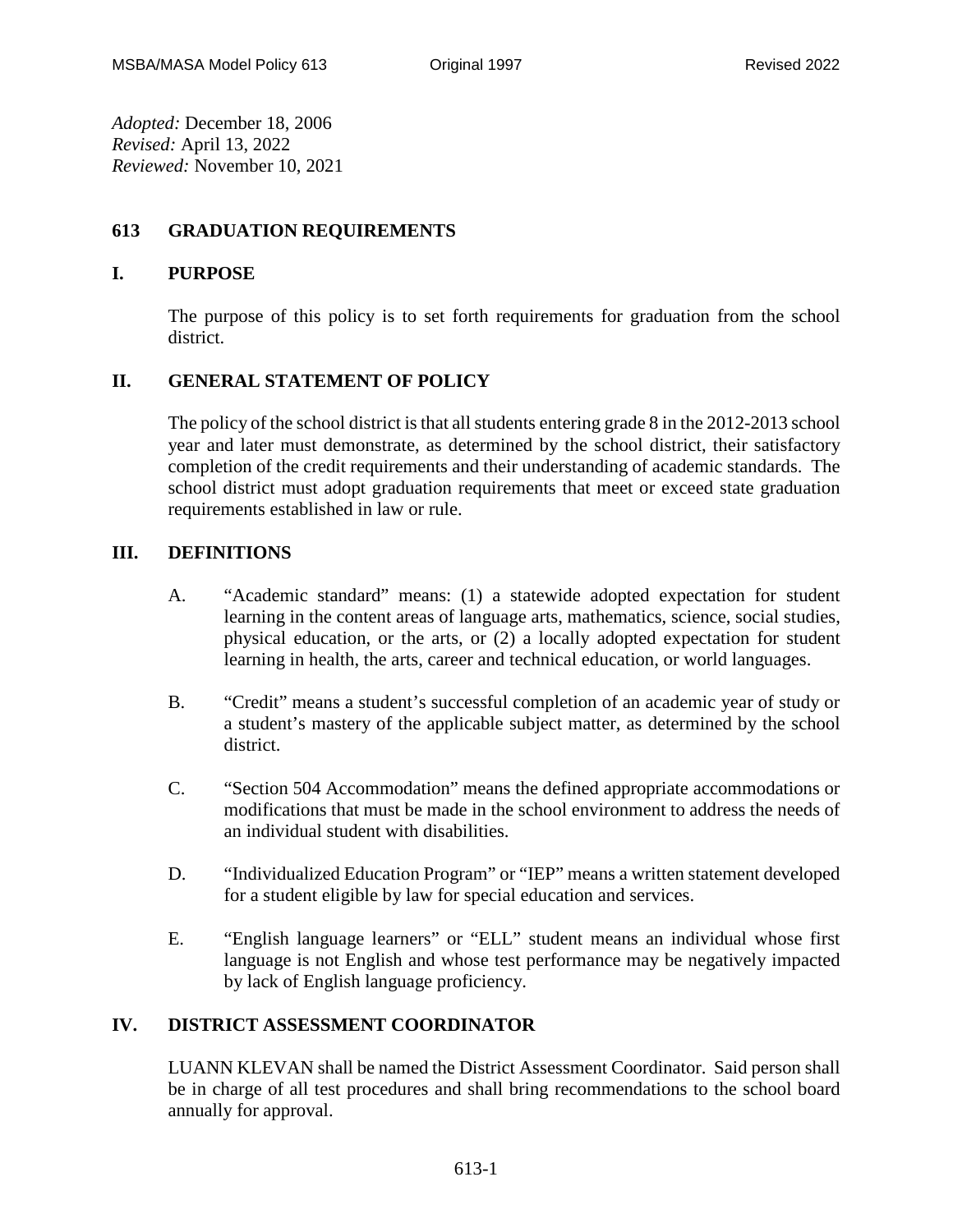# **V. GRADUATION ASSESSMENT REQUIREMENTS**

For students enrolled in grade 8 in the 2012-2013 school year and later, students' state graduation requirements, based on a longitudinal, systematic approach to student education and career planning, assessment, instructional support, and evaluation, include the following:

- A. Achievement and career and college readiness in mathematics, reading, and writing, as measured against a continuum of empirically derived, clearly defined benchmarks focused on students' attainment of knowledge and skills so that students, their parents, and teachers know how well students must perform to have a reasonable chance to succeed in a career or college without the need for postsecondary remediation and which facilitates the monitoring of students' continuous development of and growth in requisite knowledge and skills; analysis of students' progress and performance levels, identification of students' academic strengths and diagnosis of areas where students require curriculum or instructional adjustments, targeted interventions, or remediation; and determination of students' learning and instructional needs and the instructional tools and best practices that support academic rigor for the student based on analysis of students' progress and performance data; and
- B. Consistent with this paragraph and Minnesota Statutes section 120B.125 (*see Policy 604, Section II.H.*), age-appropriate exploration and planning activities and career assessments to encourage students to identify personally relevant career interests and aptitudes and help students and their families develop a regularly reexamined transition plan for postsecondary education or employment without need for postsecondary remediation.
- C. Based on appropriate state guidelines, students with an IEP may satisfy state graduation requirements by achieving an individual score on the state-identified alternative assessments.
- D. Students meeting the state graduation requirements under this section must receive targeted, relevant, academically rigorous, and resourced instruction which may include a targeted instruction and intervention plan focused on improving the student's knowledge and skills in core subjects so that the student has a reasonable chance to succeed in a career or college without need for postsecondary remediation.
- E. Students meeting the state graduation requirements under this section and who are students in grade 11 or 12 and who are identified as academically ready for a career or college are actively encouraged by the school district to participate in courses and programs awarding college credit to high school students. Students are not required to achieve a specified score or level of proficiency on an assessment to graduate from high school.
- F. A student's progress toward career and college readiness must be recorded on the student's high school transcript.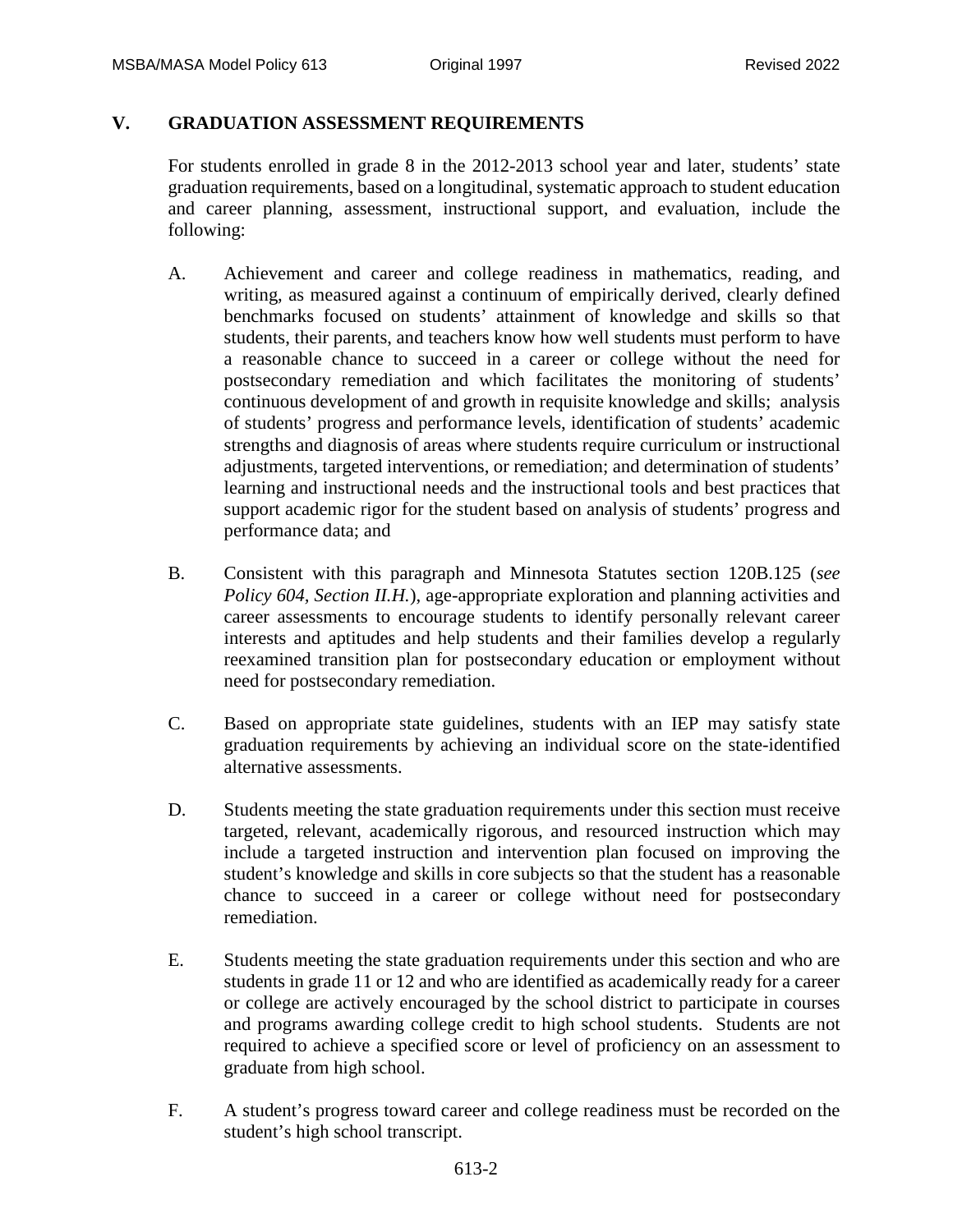#### **VI. GRADUATION CREDIT REQUIREMENTS**

Students beginning  $8<sup>th</sup>$  grade in the 2012-2013 school year and later must successfully complete, as determined by the school district, the following high school level credits for graduation:

- A. Four credits of language arts sufficient to satisfy all academic standards in English language arts;
- B. Three credits of mathematics, including an algebra II credit or its equivalent, sufficient to satisfy all of the academic standards in mathematics;
- C. An algebra I credit by the end of  $8<sup>th</sup>$  grade sufficient to satisfy all of the  $8<sup>th</sup>$  grade standards in mathematics;
- D. Three credits of science, including at least: (a) one credit of biology; (b) one credit of chemistry or physics; and (c) one elective credit of science. The combination of credits must be sufficient to satisfy (i) all of the academic standards in either chemistry or physics and (ii) all other academic standards in science;
- E. Three and one-half credits of social studies, encompassing at least United States history, geography, government and citizenship, world history, and economics sufficient to satisfy all of the academic standards in social studies;
- F. One credit in the arts sufficient to satisfy all of the state or local academic standards in the arts; and
- G. A minimum of seven elective credits.
- H. Credit equivalencies
	- 1. A one-half credit of economics taught in a school's agriculture education or business department may fulfill a one-half credit in social studies under Paragraph E., above, if the credit is sufficient to satisfy all of the academic standards in economics.
	- 2. An agriculture science or career and technical education credit may fulfill the elective science credit required under Paragraph D., above, if the credit meets the state physical science, life science, earth and space science, chemistry, or physics academic standards or a combination of these academic standards as approved by the school district. An agriculture or career and technical education credit may fulfill the credit in chemistry or physics required under Paragraph D., above, if the credit meets the state chemistry or physics academic standards as approved by the school district. A student must satisfy either all of the chemistry or physics academic standards prior to graduation. An agriculture science or career and technical education credit may not fulfill the required biology credit under Paragraph D., above.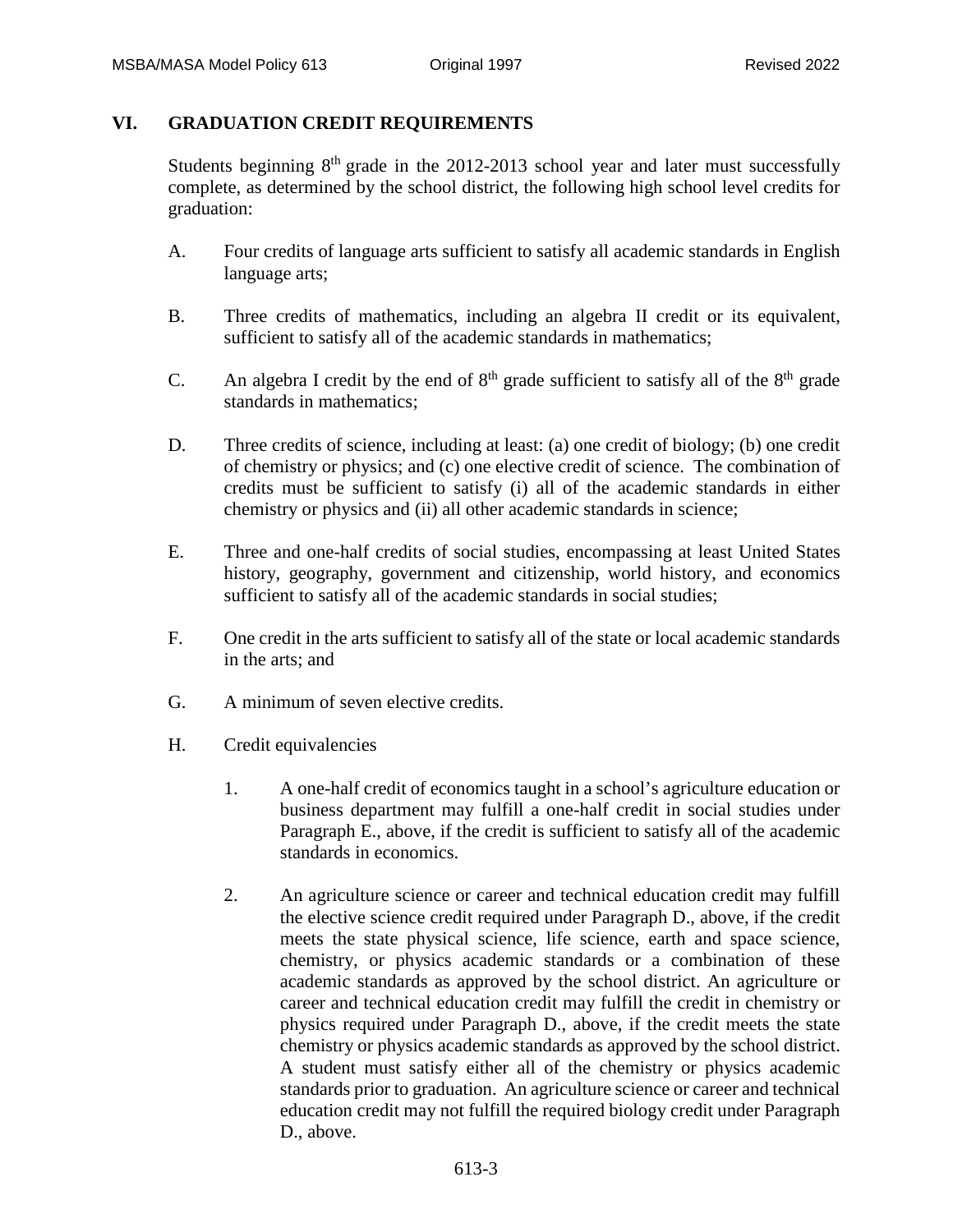- 3. A career and technical education credit may fulfill a mathematics or arts credit requirement under Paragraph B. or Paragraph F., above.
- 4. A computer science credit may fulfill a mathematics credit requirement under Paragraph B., above, if the credit meets state academic standards in mathematics.
- 5. A Project Lead the Way credit may fulfill a mathematics or science credit requirement under Paragraph B. or Paragraph D., above, if the credit meets the state academic standards in mathematics or science.

## **VII. GRADUATION STANDARDS REQUIREMENTS**

- A. All students must demonstrate their understanding of the following academic standards:
	- 1. School District Standards, Health (K-12);
	- 2. School District Standards, Career and Technical Education (K-12); and
	- 3. School District Standards, World Languages (K-12).
- B. Academic standards in health, world languages, and career and technical education will be reviewed on an annual basis.\* A school district must use the current world languages standards developed by the American Council on the Teaching of Foreign Languages.

\* Reviews are required to be conducted on a periodic basis. Therefore, this time period may be changed to accommodate individual school district needs.

- C. All students must satisfactorily complete the following required Graduation Standards in accordance with the standards developed by the Minnesota Department of Education (MDE):
	- 1. Minnesota Academic Standards, English Language Arts K-12;
	- 2. Minnesota Academic Standards, Mathematics K-12;
	- 3. Minnesota Academic Standards, Science K-12;
	- 4. Minnesota Academic Standards, Social Studies K-12; and
	- 5. Minnesota Academic Standards, Physical Education K-12.
- D. State standards in the Arts K-12 are available, or school districts may choose to develop their own standards.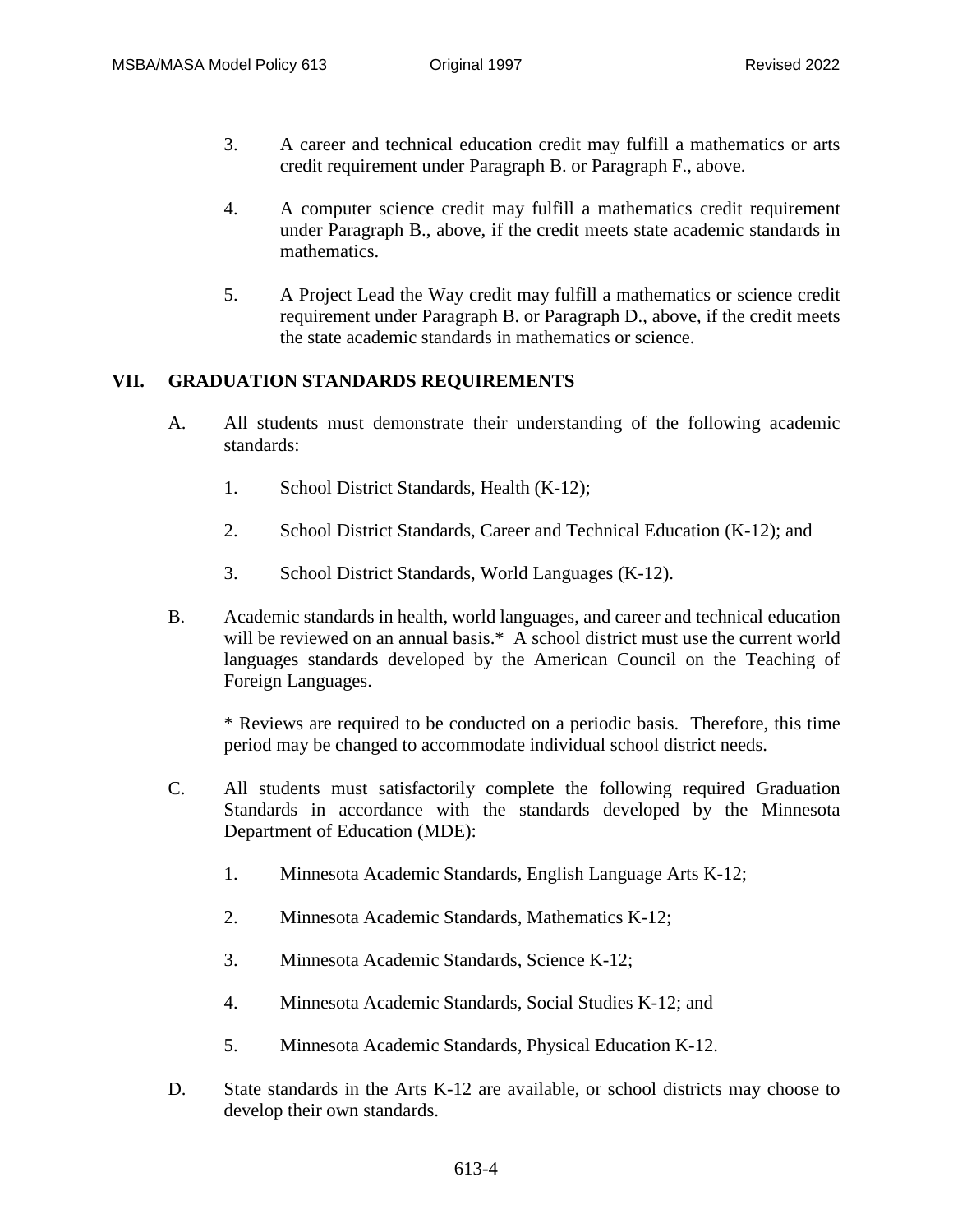E. The academic standards for language arts, mathematics, and science apply to all students except the very few students with extreme cognitive or physical impairments for whom an IEP team has determined that the required academic standards are inappropriate. An IEP team that makes this determination must establish alternative standards.

#### **VIII. EARLY GRADUATION**

Students may be considered for early graduation, as provided for within Minnesota Statutes section 120B.07, upon meeting the following conditions:

- A. All course or standards and credit requirements must be met;
- B. The principal or designee shall conduct an interview with the student and parent or guardian, familiarize the parties with opportunities available in post-secondary education, and arrive at a timely decision; and
- C. The principal's decision shall be in writing and may be subject to review by the superintendent and school board.

| <b>Legal References:</b> | Minn. Stat. § 120B.018 (Definitions)<br>Minn. Stat. § 120B.02 (Educational Expectations and Graduation<br>Requirements for Minnesota's Students) |
|--------------------------|--------------------------------------------------------------------------------------------------------------------------------------------------|
|                          | Minn. Stat. § 120B.021 (Required Academic Standards)<br>Minn. Stat. § 120B.023 (Benchmarks)                                                      |
|                          | Minn. Stat. § 120B.024 (Credits)                                                                                                                 |
|                          | Minn. Stat. § 120B.07 (Early Graduation)                                                                                                         |
|                          | Minn. Stat. § 120B.11 (School District Process for Reviewing Curriculum,                                                                         |
|                          | Instruction, and Student Achievement; Striving for the World's Best                                                                              |
|                          | Workforce)                                                                                                                                       |
|                          | Minn. Stat. § 120B.125 (Planning for Students' Successful Transition to                                                                          |
|                          | Postsecondary Education and Employment; Personal Learning Plans)                                                                                 |
|                          | Minn. Stat. § 120B.30 (Statewide Testing and Reporting System)                                                                                   |
|                          | Minn. Rules Parts 3501.0640-3501.0655 (Academic Standards for                                                                                    |
|                          | Language Arts)                                                                                                                                   |
|                          | Minn. Rules Parts 3501.0700-3501.0745 (Academic Standards for<br>Mathematics)                                                                    |
|                          | Minn. Rules Part 3501.0820 (Academic Standards for the Arts)                                                                                     |
|                          | Minn. Rules Parts 3501.0900-3501.0955 (Academic Standards in Science)                                                                            |
|                          | Minn. Rules Parts 3501.1300-3501.1345 (Academic Standards for Social                                                                             |
|                          | Studies)                                                                                                                                         |
|                          | Minn. Rules Parts 3501.1400-3501.1410 (Academic Standards for Physical                                                                           |
|                          | Education)                                                                                                                                       |
|                          | 20 U.S.C. § 6301, et seq. (Every Student Succeeds Act)                                                                                           |